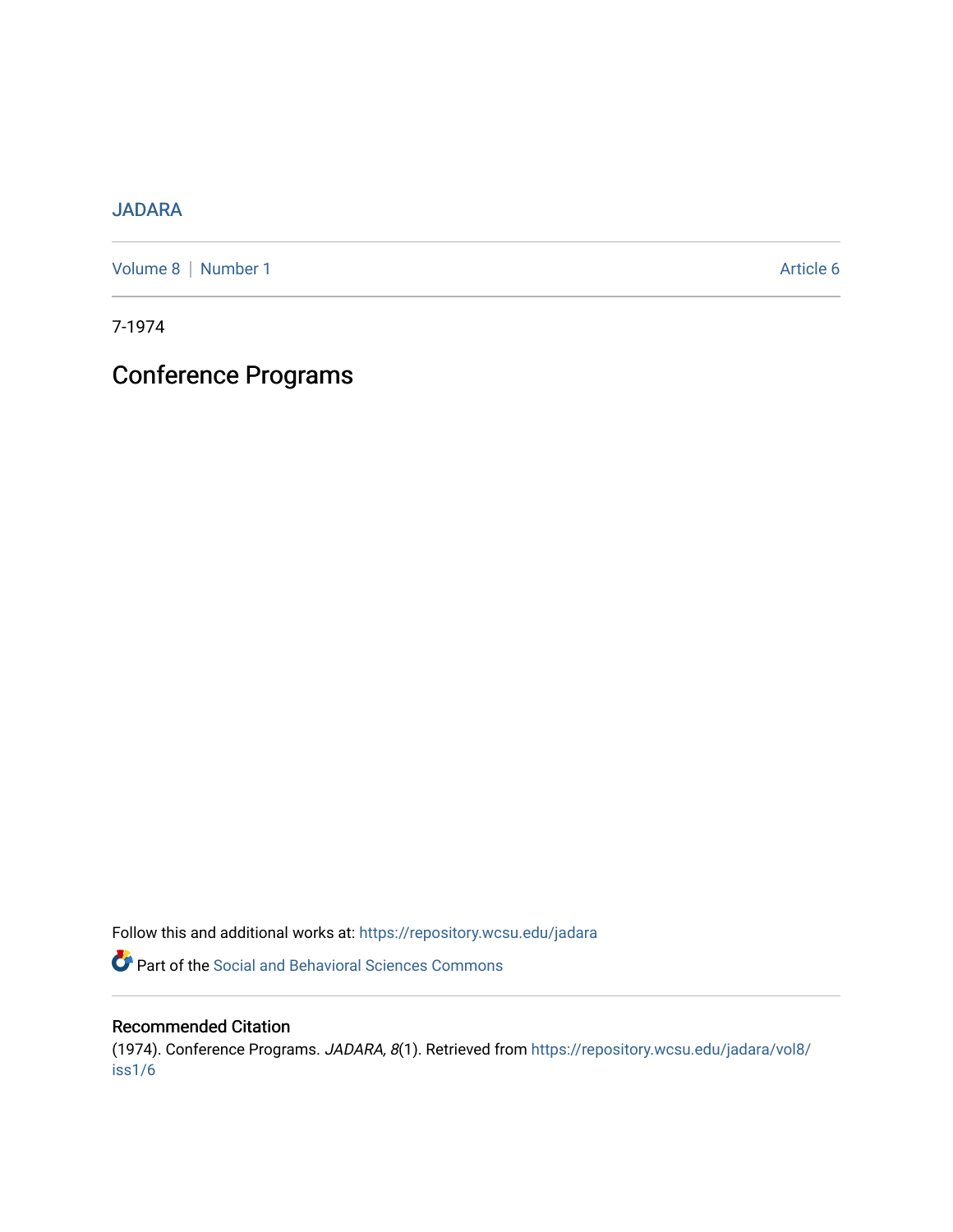## CONFERENCE PROGRAM

### TUESDAY, FEBRUARY 12, 1974

| <b>REGISTRATION</b>         |                                                                                                                                                                                                                                 |  |
|-----------------------------|---------------------------------------------------------------------------------------------------------------------------------------------------------------------------------------------------------------------------------|--|
| Lobby                       | 4:00- 5:00 p.m.                                                                                                                                                                                                                 |  |
| <b>DINNER</b>               | 5:00-7:00 p.m.                                                                                                                                                                                                                  |  |
|                             | $7:00$ p.m.<br>OPENING SESSION                                                                                                                                                                                                  |  |
| Presiding:                  | Dr. Larry G. Stewart, President, P.R.W.A.D.                                                                                                                                                                                     |  |
| Invocation:                 | Rev. Ing Thvedt, Chaplain for the Handicapped, Lutheran Social<br>Ministry, Tucson, Arizona                                                                                                                                     |  |
| <b>Welcoming Addresses:</b> |                                                                                                                                                                                                                                 |  |
|                             | Dr. F. Robert Paulsen, Dean, College of Education, University<br>of Arizona                                                                                                                                                     |  |
|                             | Dr. Leonard V. Wendland, Director, Rehabilitation Center,<br>University of Arizona                                                                                                                                              |  |
|                             | Mr. Dale C. Williamson, Assistant Regional Commissioner,<br>Region IX, The Social and Rehabilitation Services, U.S.<br>Department of Health, Education and Welfare                                                              |  |
| Speaker:                    | Edna P. Adler, Consultant, Deaf and Hard-of-Hearing, Office of<br>Communicative Disorders, Rehabilitation Services Adminis-<br>tration, Social and Rehabilitation Services, U.S. Department<br>of Health, Education and Welfare |  |
| Topic:                      | "Trends in Delivering Rehabilitation Services for Severely Han-<br>dicapped Deaf Persons"                                                                                                                                       |  |
|                             |                                                                                                                                                                                                                                 |  |

#### WEDNESDAY, FEBRUARY 13, 1974

| Lobby |  |
|-------|--|
| Lobby |  |
|       |  |

President's Address:

Larry G. Stewart, Ed.D., Associate Professor, Rehabihtation Center, University of Arizona

Keynote Address:

Jerome D. Schein, Ph.D., Director, Deafness Research and Training Center, New York University

Topic: "Severely Handicapped Deaf People"

5

 $\bar{ }$ 

Ñ

 $\ddot{\phantom{0}}$ 

١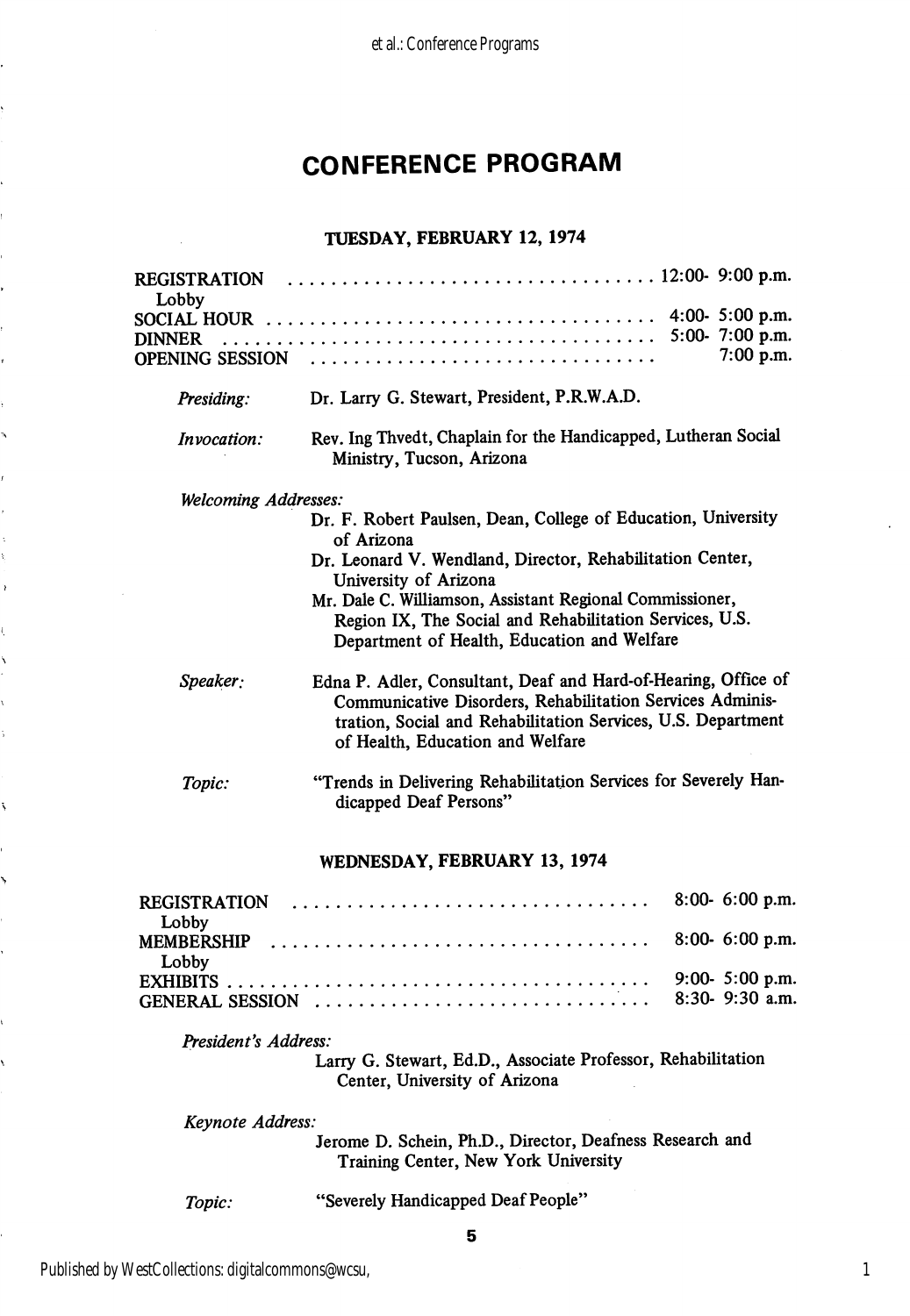## PROGRAM

|                                                                                            |                                                                                                                                                                                                                  | $9:30-10:45$ a.m. |
|--------------------------------------------------------------------------------------------|------------------------------------------------------------------------------------------------------------------------------------------------------------------------------------------------------------------|-------------------|
| Chairperson:                                                                               | Robert G. Sanderson, M.A., Coordinator, Services for the Deaf,<br>Utah Division of Vocational Rehabilitation                                                                                                     |                   |
| Topic:                                                                                     | "Current Rehabilitation Resources for Severely Handicapped<br>Deaf Persons"                                                                                                                                      |                   |
|                                                                                            |                                                                                                                                                                                                                  |                   |
| $*$                                                                                        |                                                                                                                                                                                                                  |                   |
|                                                                                            |                                                                                                                                                                                                                  |                   |
|                                                                                            |                                                                                                                                                                                                                  |                   |
|                                                                                            |                                                                                                                                                                                                                  |                   |
| Chairperson:                                                                               | Glenn T. Lloyd, Ed.D., Associate Director, Deafness Research<br>and Training Center, New York University                                                                                                         |                   |
| Topic:                                                                                     | "Services for the Mentally Retarded Deaf"                                                                                                                                                                        |                   |
|                                                                                            |                                                                                                                                                                                                                  |                   |
| 水<br>衾                                                                                     |                                                                                                                                                                                                                  |                   |
|                                                                                            |                                                                                                                                                                                                                  |                   |
| Luncheon in Honor of Mr. Art G. Norris, Executive Secretary and Editor:<br>Deafness Annual |                                                                                                                                                                                                                  |                   |
| Chairperson:                                                                               | Leon Curtis, Student, Rehabilitation Center, University of<br>Arizona                                                                                                                                            |                   |
|                                                                                            |                                                                                                                                                                                                                  |                   |
|                                                                                            |                                                                                                                                                                                                                  | 1:30- 3:00 p.m.   |
| The Deaf-Blind                                                                             |                                                                                                                                                                                                                  |                   |
| Chairpersons:                                                                              | Jack English, M.A., Regional Center for Deaf-Blind, Callier<br>Hearing and Speech Center, Dallas, Texas<br>Ed Hammer, Ph.D., Regional Center for Deaf-Blind, Callier<br>Hearing and Speech Center, Dallas, Texas |                   |
| <b>Demonstration Case Staffing</b>                                                         |                                                                                                                                                                                                                  |                   |
| Chairpersons:                                                                              | Joseph Afanador, Ed.D., Director, Program for the Deaf.<br>Seattle Hearing and Speech Center<br>Roger Falberg, M.A., Psychologist, Seattle Hearing and Speech<br>Center                                          |                   |
|                                                                                            | 6                                                                                                                                                                                                                |                   |

é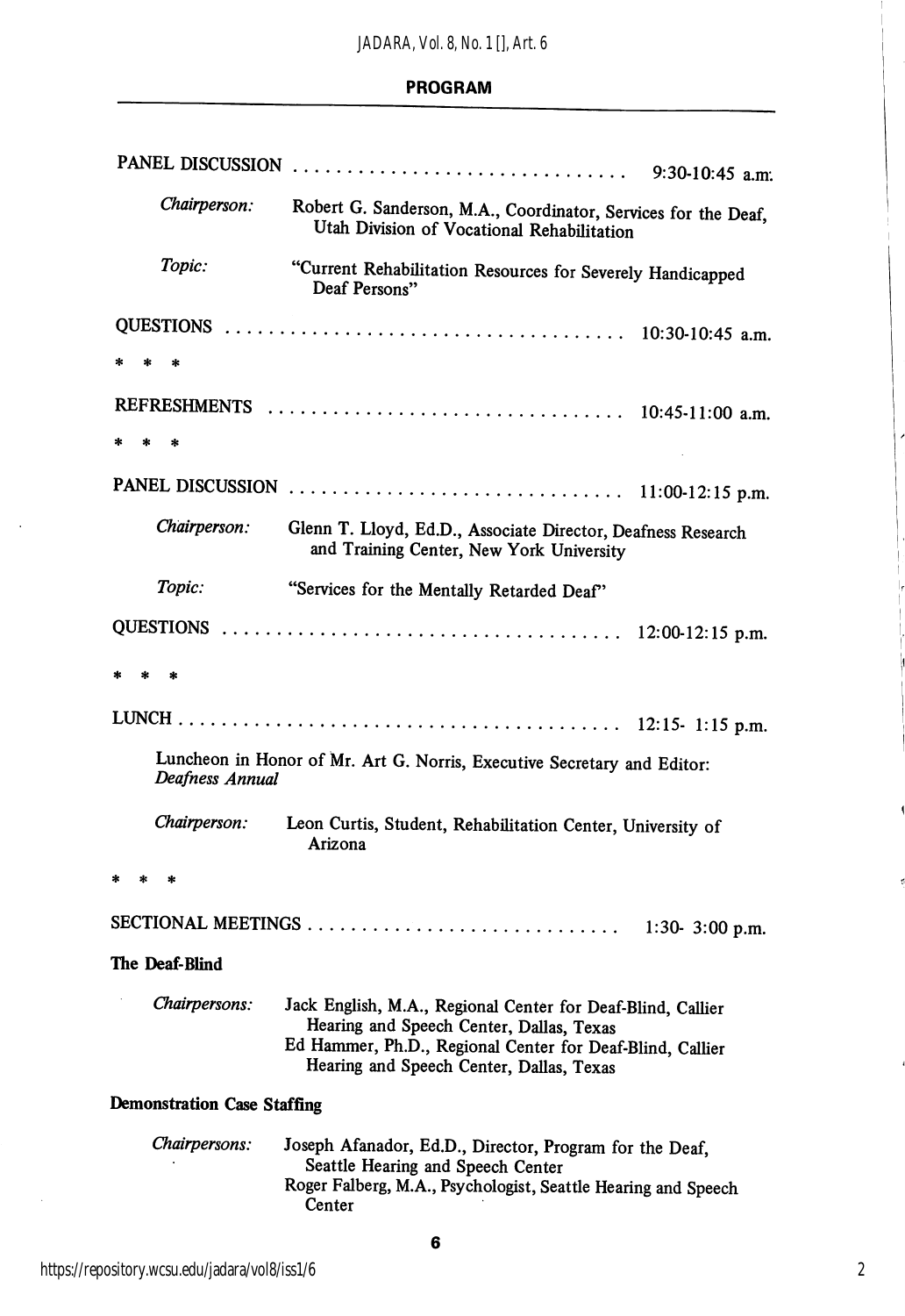#### PROGRAM

| Interpreting                    |                                                                                                                                                           |                    |
|---------------------------------|-----------------------------------------------------------------------------------------------------------------------------------------------------------|--------------------|
| Chairperson:                    | Virginia Hughes, Coordinator, Interpreting Services, California<br>State University, Northridge                                                           |                    |
| <b>Religion</b>                 |                                                                                                                                                           |                    |
| Chairpersons:                   | Rev. Ing Thvedt, Chaplain for the Handicapped, Lutheran Social<br>Ministry, Tucson, Arizona<br>Rev. Daniel Porkorny, Lutheran Chaplain, Gallaudet College |                    |
|                                 |                                                                                                                                                           |                    |
| <b>REFRESHMENTS</b>             |                                                                                                                                                           | $3:00 - 3:15$ p.m. |
| *<br>*                          |                                                                                                                                                           |                    |
| PLENARY SESSION                 |                                                                                                                                                           | $3:15 - 5:15$ p.m. |
| Presiding:                      | Larry G. Stewart, Ed.D., President, P.R.W.A.D.                                                                                                            |                    |
| 余<br>sk.                        |                                                                                                                                                           |                    |
|                                 | Del Rio Ballroom, 718 W. Speedway                                                                                                                         | $6:30-11:00$ p.m.  |
| Chairpersons:                   | Jack Craven, President, Tucson Association of the Deaf<br>Billy Floerke, Student, Rehabilitation Center, University of<br>Arizona                         |                    |
| Host:                           | The Tucson Association of the Deaf                                                                                                                        |                    |
| *                               |                                                                                                                                                           |                    |
|                                 | THURSDAY, FEBRUARY 14, 1974                                                                                                                               |                    |
| <b>REGISTRATION</b>             |                                                                                                                                                           | $8:00-5:00$ p.m.   |
| Lobby<br><b>MEMBERSHIP</b>      |                                                                                                                                                           | $8:00-5:00$ p.m.   |
| Lobby                           |                                                                                                                                                           | $8:00 - 5:00$ p.m. |
| Lobby<br><b>GENERAL SESSION</b> |                                                                                                                                                           | 8:30- 9:45 a.m.    |
| Presiding:                      | Larry G. Stewart, Ed.D., President, P.R.W.A.D.                                                                                                            |                    |
| PANEL DISCUSSION                |                                                                                                                                                           |                    |
| Chairperson:                    | Douglas Watson, Ph.D., Director of Services, Deafness Research<br>and Training Center, New York University                                                |                    |
| Topic:                          | "Research Utilization for Improving the Delivery of Services to<br>Severely Handicapped Deaf Persons"                                                     |                    |

ł.

¥,

ŕ. ł,

k,

Ŷ. k,

ŗ. k,

ł i.

ŕ ŗ

٦,

Ĵ. Ŷ.

ł,

į.

5

í.

3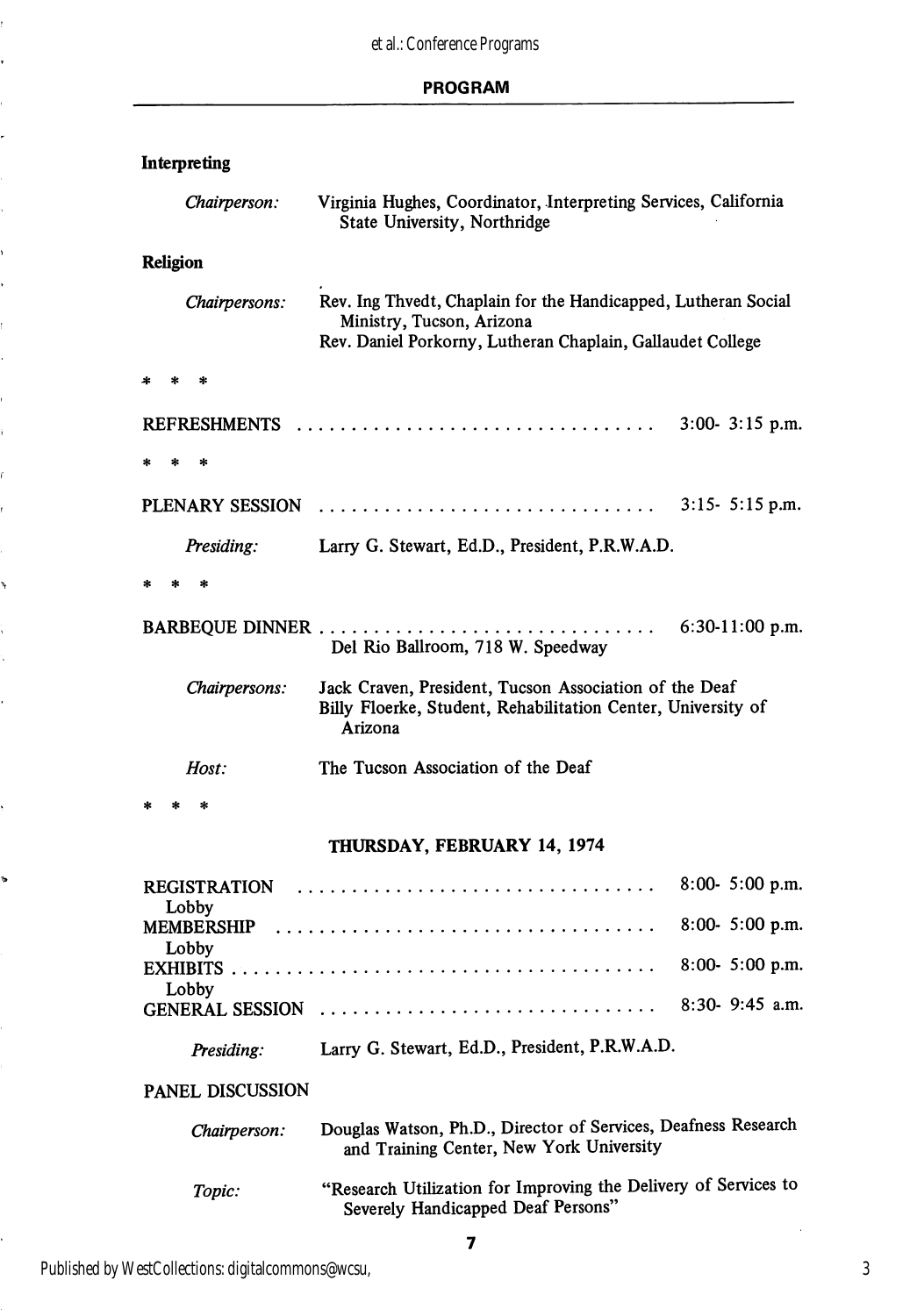|                                             | $9:30 - 9:45$ a.m.                                                                                                                                                        |  |
|---------------------------------------------|---------------------------------------------------------------------------------------------------------------------------------------------------------------------------|--|
| ۵k                                          |                                                                                                                                                                           |  |
| 案<br>×                                      |                                                                                                                                                                           |  |
|                                             |                                                                                                                                                                           |  |
|                                             |                                                                                                                                                                           |  |
| Chairperson:                                | Craig Mills, M.A., Director, Florida Division of Vocational<br>Rehabilitation                                                                                             |  |
| Topic:                                      | "The Vocational Rehabilitation Act of 1973 and Services for<br>the Severely Handicapped Deaf"                                                                             |  |
|                                             |                                                                                                                                                                           |  |
| OPEN FORUM                                  | 11:15-12:15 p.m.                                                                                                                                                          |  |
| Presiding:                                  | Frank Gattas, M.A., Program Supervisor, Services for Deaf and<br>Hard-of-Hearing, Ohio Division of Vocational Rehabilitation                                              |  |
| Topic:                                      | "The Future of P.R.W.A.D."                                                                                                                                                |  |
| $\star$<br>sk.                              |                                                                                                                                                                           |  |
|                                             |                                                                                                                                                                           |  |
| *                                           |                                                                                                                                                                           |  |
|                                             |                                                                                                                                                                           |  |
| Counseling                                  |                                                                                                                                                                           |  |
| Chairpersons:                               | Roger Reddan, M.A., Counselor, St. Paul Technical-Vocational<br>Institute<br>Allen E. Sussman, Ph.D., Assistant Professor, Department of<br>Counseling, Gallaudet College |  |
| Psychology                                  |                                                                                                                                                                           |  |
| Chairperson:                                | Barbara Sachs, M.A., Psychotherapist, Program for the Deaf, St.<br>Elizabeths Hospital, Washington, D.C.                                                                  |  |
| State Coordination of Services for the Deaf |                                                                                                                                                                           |  |
| Chairperson:                                | Glen Matthews, M.A., Chief, Services for the Deaf and Hearing<br>Impaired, West Virginia Division of Vocational Rehabilitation                                            |  |
| *<br>泳                                      |                                                                                                                                                                           |  |
| <b>REFRESHMENTS</b>                         | 3:00- 3:15 p.m.                                                                                                                                                           |  |
|                                             | 8                                                                                                                                                                         |  |

4

 $\cdot$ 

 $\overline{a}$ 

 $\ddot{\phantom{0}}$ 

 $\overline{\phantom{a}}$  $\overline{1}$ 

J

 $\epsilon$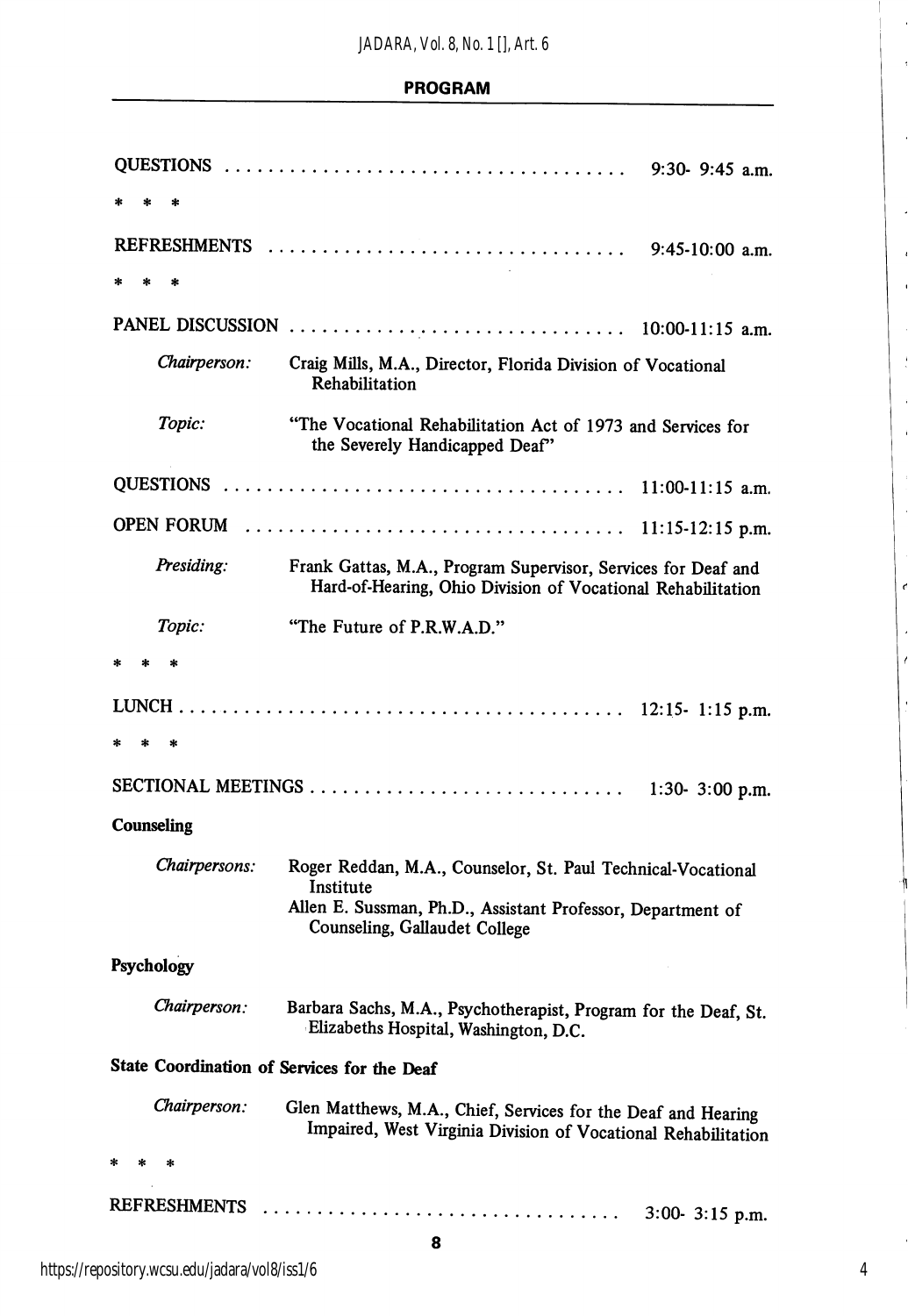PLENARY SESSION 3:15- 5:15 p.m.

| Presiding:                                      | Larry G. Stewart, Ed.D., President, P.R.W.A.D.                                                                |                    |
|-------------------------------------------------|---------------------------------------------------------------------------------------------------------------|--------------------|
|                                                 |                                                                                                               |                    |
| $7:30$ p.m.<br>CONFERENCE BANQUET<br>Hilton Inn |                                                                                                               |                    |
| 衆<br>×.                                         |                                                                                                               |                    |
|                                                 | FRIDAY, FEBRUARY 15, 1974                                                                                     |                    |
| MEMBERSHIP<br>Lobby                             |                                                                                                               | $8:00-12:00$ p.m.  |
| Lobby                                           |                                                                                                               | 9:00-12:00 p.m.    |
| <b>GENERAL SESSION</b>                          |                                                                                                               | 8:30- 9:45 a.m.    |
| Presiding:                                      | Larry G. Stewart, Ed.D., President, P.R.W.A.D.                                                                |                    |
| <b>PANEL DISCUSSION</b>                         |                                                                                                               |                    |
| Chairperson:                                    | Edward C. Merrill, Jr., Ph.D., President, Gallaudet College                                                   |                    |
| Topic:                                          | "Contributions of Higher Education Programs to the Re-<br>habilitation of Severely Handicapped Deaf Persons". |                    |
|                                                 |                                                                                                               | $9:30 - 9:45$ a.m. |
| ۰k                                              |                                                                                                               |                    |
|                                                 | REFRESHMENTS                                                                                                  | $9:45-10:00$ a.m.  |
| *<br>*                                          |                                                                                                               |                    |
| OPEN FORUM                                      |                                                                                                               | $10:00-11:30$ a.m. |
| Speaker:                                        | Geno Vescovi, Ed.D., Specialist with the Deaf, Eastfield College                                              |                    |
| Topic:                                          | "Future Considerations in the Delivery of Services to Severely<br>Handicapped Deaf Persons"                   |                    |
|                                                 |                                                                                                               | $10:30-10:45$ a.m. |
| Speaker:                                        | Victor H. Galloway, Ed.D., Member, National Advisory<br>Committee on the Handicapped                          |                    |
| Topic:                                          | "National Advisory Committee on the Handicapped and Future<br>Services for the Severely Handicapped"          |                    |
|                                                 |                                                                                                               |                    |
|                                                 | 9                                                                                                             |                    |

Published by WestCollections: digitalcommons@wcsu,

i

,

ì.

ä,

Ļ, ł,

 $\frac{1}{2}$  $\mathbf{r}$ 

4 í

Ÿ,

,

ţ.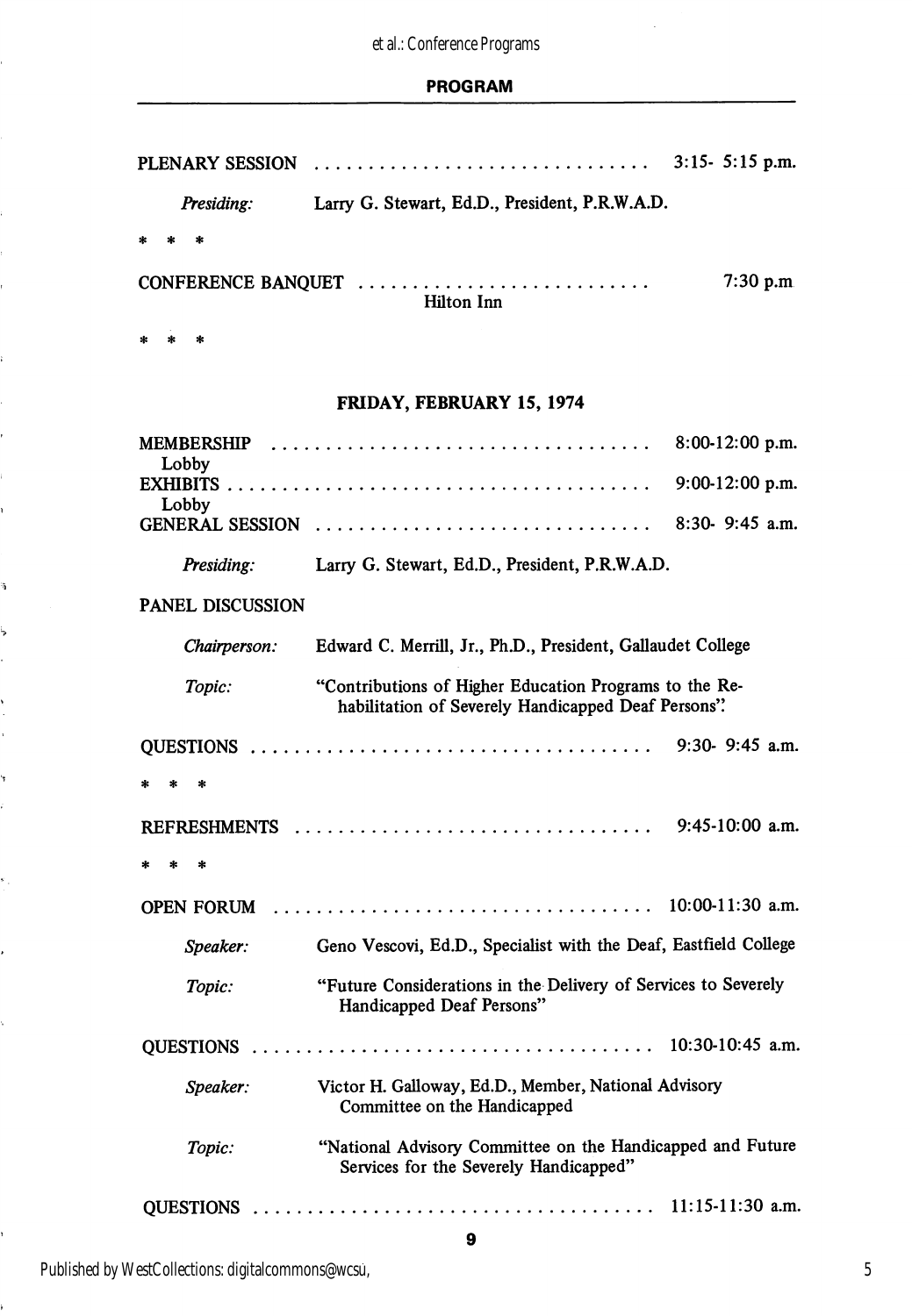#### PROGRAM

|                                                    | CONFERENCE SUMMARY<br>$11:30-11:45$ a.m.                                                                                                                                                                                    |
|----------------------------------------------------|-----------------------------------------------------------------------------------------------------------------------------------------------------------------------------------------------------------------------------|
| Chairperson:                                       | Boyce R. Williams, L.L.D., Director, Office of Deafness and<br>Communicative Disorders, Rehabilitation Services Adminis-<br>tration, Social and Rehabilitation Service, U.S. Department<br>of Health, Education and Welfare |
| ADJOURNMENT                                        | 11:45 a.m.                                                                                                                                                                                                                  |
| $\ast$<br>$\ast$                                   |                                                                                                                                                                                                                             |
|                                                    | $1:00$ p.m.                                                                                                                                                                                                                 |
|                                                    | <b>THE COMMITTEES</b>                                                                                                                                                                                                       |
| <b>CONVENTION CHAIRPERSONS:</b><br><b>BANQUET:</b> | Elia G. Nickoloff<br>Claire Cooper                                                                                                                                                                                          |
|                                                    | Guy Deaner                                                                                                                                                                                                                  |
| <b>PROGRAM LAYOUT &amp;</b><br><b>TYPING</b>       | <b>Richard Slosar</b><br>Andrea Slosar                                                                                                                                                                                      |
| <b>CONVENTION SIGNS &amp;</b>                      |                                                                                                                                                                                                                             |

PRINTING Tucson Convention Bureau Don Neumann Students at the Arizona State School for the Deaf and Blind BARBEQUE Jack Craven Billy Floerke

#### SPECIAL APPRECIATION

Arthur G. Norris Elaine Lynch<br>Executive Secretary Fusion Convention B

cutive Secretary<br>P.R.W.A.D.

and

To the many persons who assisted in the planning of this conference volunteering their time and energy before and during the conference.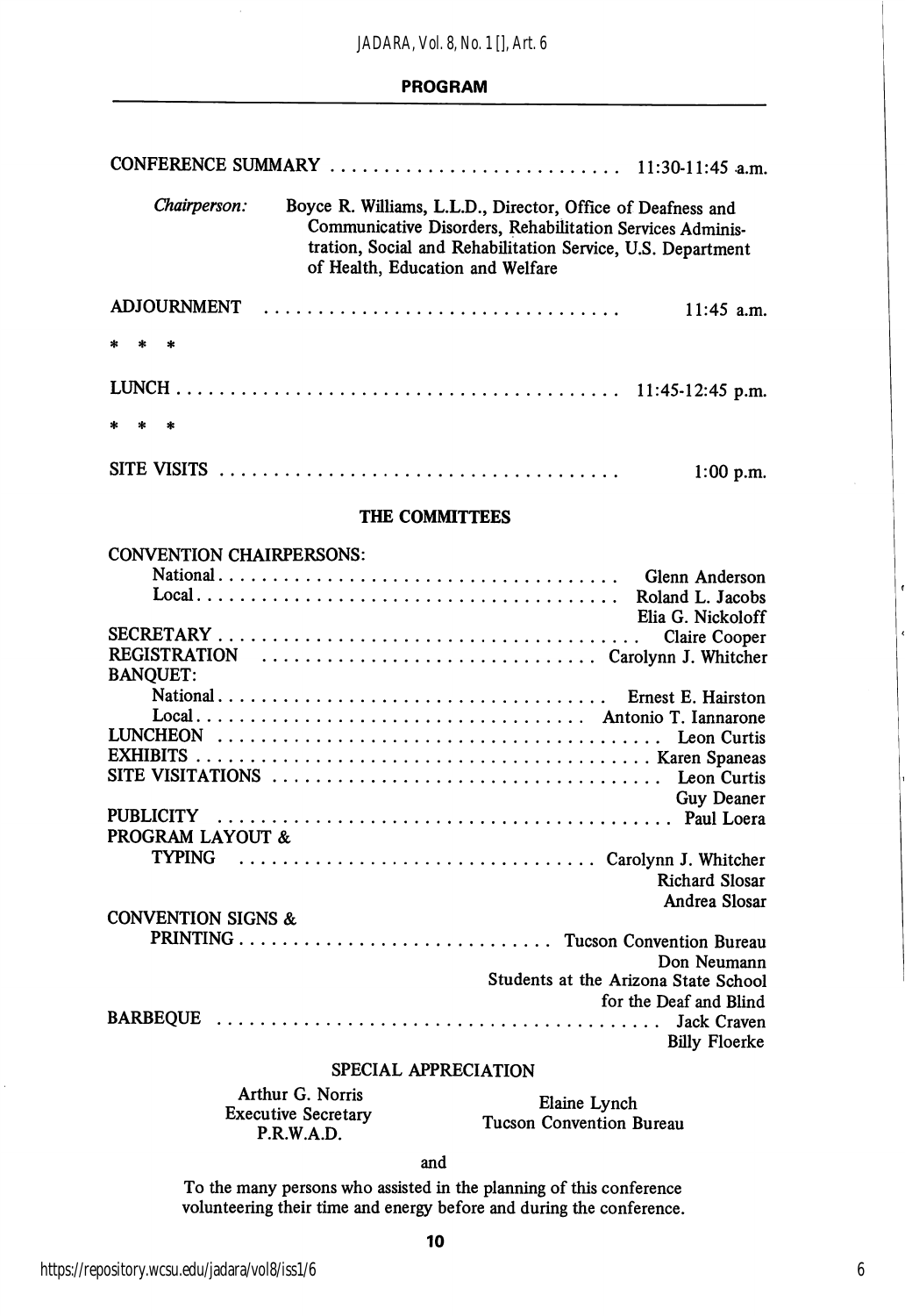

THE SECRETARY OF HEALTH. EDUCATION. AND WELFARE WASHINGTON. D. C. 2020l et al.: Conference Programs

JAN 3 1 1974

Mr. Arthur G. Norris Executive Secretary Professional Rehabilitation Workers With The Adult Deaf 814 Thayer Avenue Silver Spring, Maryland 20910

Dear Mr. Norris:

I am pleased to extend greetings and best wishes to the members of the Professional Rehabilitation Workers with the Adult Deaf. Your biennial convention is always an event of great significance, not only to those in the field of rehabilitation, but to deaf and hard-of-hearing people all over the Nation.

In the eight years since your organization's founding, you have brought together over 1,000 counseling psychology, education, audiology, social work and medical personnel involved in service to deaf people. This accomplishment in itself is outstanding. Through your various publications you are carrying out not only your function of information exchange, but are also disseminating new knowledge in the total area of deafness and the communicative disorders.

The Rehabilitation Act of 1973, as I said just prior to its Congressional enactment, is illustrative of the constructive legislation that results when Congress and the Administration work together, "this Act carries a mandate for increasing emphasis on services to the most severely disabled, including special emphasis on services to the under-achieving deaf.

With you, we in the Department of Health, Education, and Welfare look forward to the model state plan being discussed here. It will produce quality results on a level never before envisioned.

President Nixon in his statement made upon signing the Rehabilitation Act of 1973 said, "It provides a strong impetus for serving those most in need and most likely to benefit from vocational rehabilitation services."

This conference, with its theme, "The Severely Handicapped," will certainly meet the need of your membership for leader ship in reacting to and in aiding the implementation of the special emphases of this Act.

The Rehabilitation Services Administration, the Social and Rehabilitation Service, and the entire Department will benefit from the work that comes from your conference. We wish you well in your deliberations and appreciate the leadership and responsibility you have taken in the rehabilitation of the severely disabled.

sincerely,<br>jan *Mundryen* ecretary